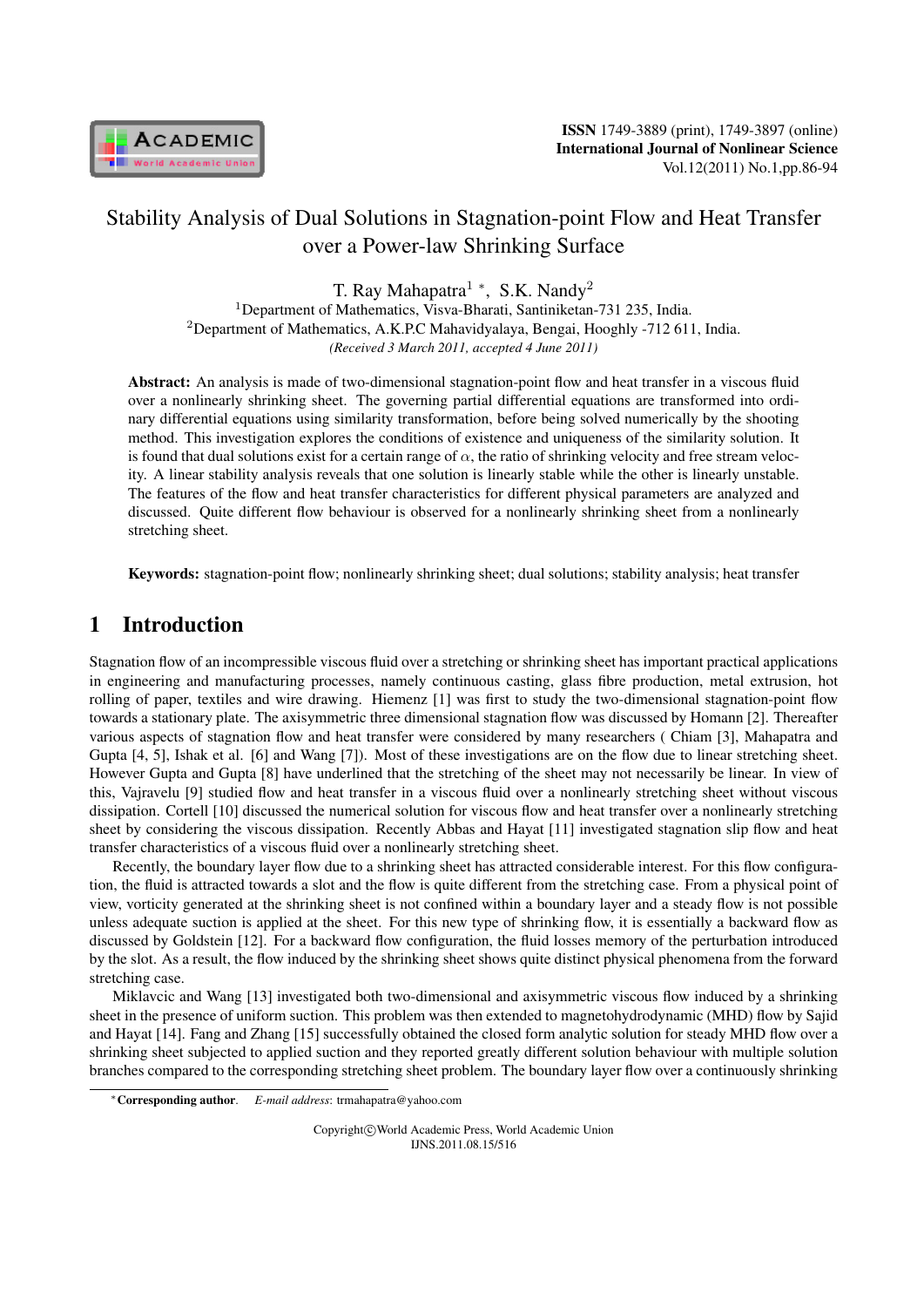sheet with a power law surface velocity and mass transfer were investigated by Fang [16]. The unsteady viscous flow over a continuously shrinking surface with mass suction was also investigated by Fang et al. [17].

Steady two-dimensional and axisymmetric stagnation point flow with heat transfer over a shrinking sheet was investigated by Wang [18]. The above shrinking sheet problem for the micropolar fluid was studied by Ishak et al. [19]. Very recently, Mahapatra et al. [20] investigated the MHD stagnation point flow and heat transfer over a shrinking sheet, the flow being permeated by a uniform transverse magnetic field. Note that with an added stagnation flow to contain the vorticity, similarity solution is possible even in the absence of suction at the surface.

In this article, the steady two-dimensional stagnation point flow and heat transfer of a viscous incompressible fluid over a nonlinearly shrinking sheet is investigated. Results for velocity, temperature, skin friction coefficient and rate of heat transfer are examined. A linear stability analysis of the dual solutions is discussed. To the best of our knowledge, this problem is not studied before and therefore the results obtained are new.

#### 2 Flow analysis

Consider the steady two-dimensional laminar stagnation-point flow of a viscous incompressible fluid towards a nonlinear shrinking sheet. The x-axis runs along the shrinking surface in the direction opposite to the sheet motion and  $y$ -axis is perpendicular to it. It is assumed that the potential stagnation flow at infinity is given by  $U = ax^n$ ,  $V = -an x^{n-1}y$  where  $a(> 0)$  is the strength of the stagnation flow and n is an exponent. On the sheet, the velocity components are  $u = cx^n$ ,  $v = 0$ , where  $c \leq 0$  is the shrinking rate (stretching rate if  $c > 0$ ).

Based on the boundary layer assumption, the governing equations of this problem become

$$
\frac{\partial u}{\partial x} + \frac{\partial v}{\partial y} = 0, \tag{1}
$$

$$
u\frac{\partial u}{\partial x} + v\frac{\partial u}{\partial y} = U(x)\frac{dU}{dx} + \nu\frac{\partial^2 u}{\partial y^2},
$$
\n(2)

where  $(u, v)$  are the velocity components in the x and y directions, respectively and  $\nu$  is the kinematic viscosity. The boundary conditions for the above flow situation are

$$
u = u_w = cx^n
$$
,  $v = v_w = 0$  at  $y = 0$ , (3)

and

$$
u \to U(x) = ax^n \qquad \text{as } y \to \infty \,. \tag{4}
$$

Defining relevant dimensionless quantities

$$
u(x,y) = ax^n F'(\eta), \quad v(x,y) = -x^{(n-1)/2} \sqrt{\frac{a\nu(n+1)}{2}} \left[ F(\eta) + \left( \frac{n-1}{n+1} \right) \eta F'(\eta) \right],
$$
  

$$
\eta = y \sqrt{\frac{a(n+1)}{2\nu}} x^{(n-1)/2},
$$
 (5)

and substituting into Eqs. (1) and (2) we get

$$
F''' + FF'' - \left(\frac{2n}{n+1}\right)F'^2 + \left(\frac{2n}{n+1}\right) = 0,\tag{6}
$$

where a prime denotes differentiation with respect to the similarity variable  $\eta$ . The boundary conditions (3) and (4) becomes

$$
F = 0, \qquad F' = c/a = \alpha(say) \qquad \text{at} \quad \eta = 0,\tag{7}
$$

$$
F' \to 1 \quad \text{as} \quad \eta \to \infty \,. \tag{8}
$$

Eqs. (6)- (8) for  $n = 1$  (i.e., for linear shrinking boundary problem) has been carried out by Wang [18].

The dimensionless velocity components can be written from Eq. (5) as

$$
u^* = \frac{u}{\left(a^{1/n}\frac{2\nu}{n+1}\right)^{n/(n+1)}} = \xi^{2n/(n+1)}F'(\eta) ,\qquad (9)
$$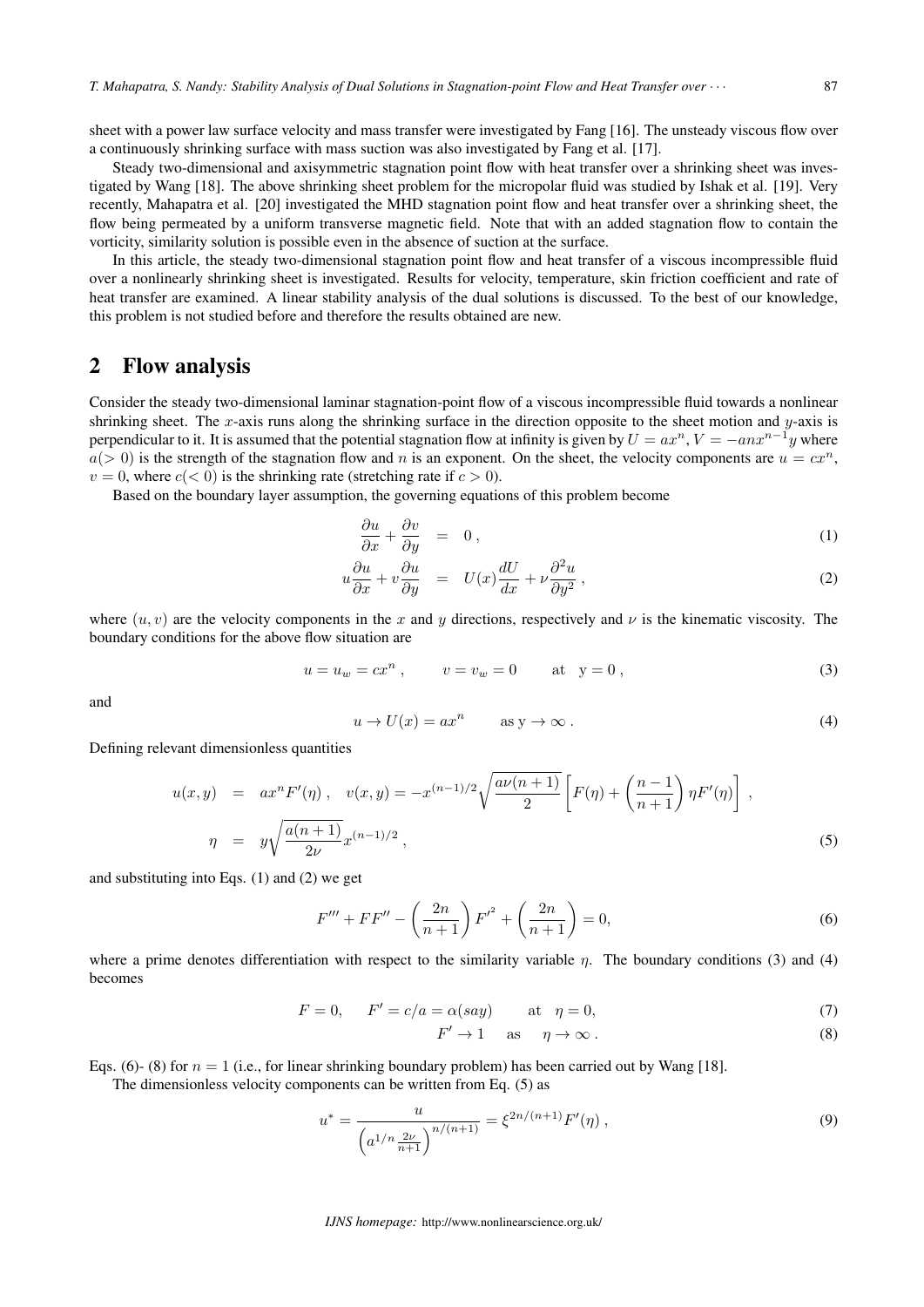and

$$
v^* = \frac{v}{\left(a^{1/n}\frac{2\nu}{n+1}\right)^{n/(n+1)}} = -\xi^{(n-1)/(n+1)}V(\eta)
$$
\n(10)

where

$$
\xi = \left(\frac{a(n+1)}{2\nu}\right)^{1/2} x^{(n+1)/2}, \ V(\eta) = \frac{1}{2} [(n+1)F(\eta) + (n-1)\eta F'(\eta)]. \tag{11}
$$

The shear stress at the stretched surface is defined as

$$
\tau_w = \mu \left[ \frac{\partial u}{\partial y} \right]_{y=0}
$$
  
=  $a\mu \sqrt{\frac{a(n+1)}{2\nu}} x^{(3n-1)/2} F''(0)$ . (12)

where  $\mu$  (assumed constant) is the viscosity of the fluid.

## 3 Heat transfer

Using the boundary layer approximations and taking into account the viscous dissipation, the equation of the energy for temperature  $T$  is given by

$$
u\frac{\partial T}{\partial x} + v\frac{\partial T}{\partial y} = \kappa \frac{\partial^2 T}{\partial y^2} + \frac{\mu}{\rho c_p} \left(\frac{\partial u}{\partial y}\right)^2,
$$
\n(13)

where  $\kappa$  and  $c_p$  and  $\rho$  denote the thermal diffusivity, specific heat at constant pressure and density of the fluid respectively. The last term in Eq. (13) represents the viscous dissipation in the boundary layer approximation. The boundary conditions are

$$
T = T_w \quad \text{at} \quad y = 0 \quad \text{and} \quad T = T_{\infty} \quad \text{as} \quad y \to \infty \,, \tag{14}
$$

where  $T_w$  and  $T_\infty$  are constants and we assume that  $T_w > T_\infty$ . Define the dimensionless temperature  $\theta(\eta)$  as

$$
\theta(\eta) = \frac{T - T_{\infty}}{T_w - T_{\infty}} \,. \tag{15}
$$

Substituting Eqs. (5) and (15) into Eq. (13), we get

$$
\theta'' + PrF\theta' + PrE_c\alpha^2 F''^2 = 0,
$$
\n(16)

where  $E_c (= u_w^2/c_p (T_w - T_\infty))$  is the Eckert number,  $Pr(= \nu/\kappa)$  is the Prandtl number. It should be noted that the temperature profile always depend on  $x$  i.e., one may look for the availability of local similarity solution. The boundary conditions for  $\theta(\eta)$  are obtained from Eq. (14) as

$$
\theta(0) = 1 \qquad \text{and} \qquad \theta(\infty) = 0 \,. \tag{17}
$$

The rate of heat transfer of the surface is defined from Eq. (15) as

$$
-\lambda_T \left(\frac{dT}{dy}\right)_{y=0} = -\lambda_T (T_w - T_\infty) \theta'(0) x^{(n-1)/2} \sqrt{\frac{a(n+1)}{2\nu}}\,,\tag{18}
$$

where  $\lambda_T$  is the thermal conductivity.

#### 4 Numerical Solution

An analytical solution for the flow problem with  $n \neq 0$  does not exist and hence one has to use numerical technique. So Eqs. (6)-(8) are solved numerically by an efficient Shooting method for different values of the parameters. To do this, we first transform the non-linear differential equation (6) to a system of three first order differential equations as :

$$
y'_1 = y_2, y'_2 = y_3,
$$
  

$$
y'_3 = \frac{2n}{n+1}y_2^2 - y_1y_3 - \frac{2n}{n+1},
$$
 (19)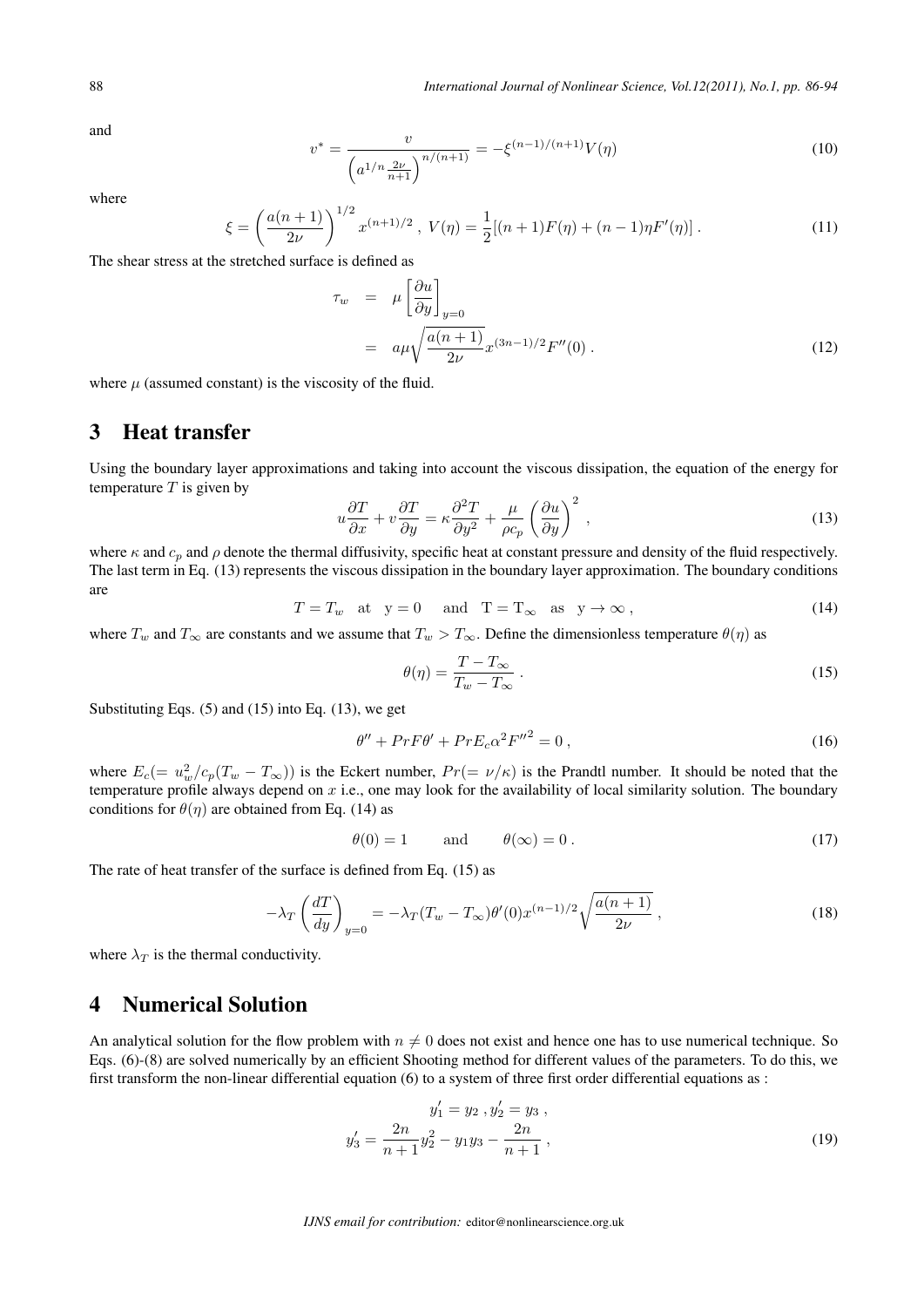where  $y_1 = F(\eta)$ ,  $y_2 = F'(\eta)$ ,  $y_3 = F''(\eta)$  and a prime denotes differentiation with respect to the independent variable  $\eta$ . The boundary conditions (7) and (8) become

$$
y_1 = 0, \t y_2 = \alpha \t at \t \eta = 0,
$$
  

$$
y_2 \to 1 \t as \t \eta \to \infty.
$$
 (20)

For a given  $\alpha$ , the values of  $y_1$  and  $y_2$  are known at the starting point  $\eta = 0$ . Now the value of  $y_2$  as  $\eta \to \infty$  is replaced by  $y_2 = 1$  at a finite value  $\eta = \eta_{\infty}$  to be determined later. The value of  $y_3$  at  $\eta = 0$  is guessed in order to initiate the integration scheme. Starting from the given values of  $y_1$  and  $y_2$  at  $\eta = 0$  and the guessed value of  $y_3$  at  $\eta = 0$ , we integrate the first order equations (19) by using a fourth-order Runge-Kutta method up to the end-point  $\eta = \eta_{\infty}$ . The computed value of  $y_2$  at  $\eta = \eta_{\infty}$  is then compared with  $y_2 = 1$  at  $\eta = \eta_{\infty}$ . The absolute difference between these two values should be as small as possible. To this end we use a Newton-Raphson iteration procedure to assure quadratic convergence of the iterations. The value of  $\eta_{\infty}$  is then increased till  $y_2$  attains the value 1 asymptotically. The value  $\eta_{\infty} = 12$  was found to be adequate for all the ranges of parameters studied here.

Using the numerical values of  $F(\eta)$  from the solution of Eqs. (6)- (8), Eqs. (16) along with the boundary conditions (17) are solved numerically using the same method as described above to obtain  $\theta(\eta)$ .

#### 5 Stability analysis

Our numerically results show that for a certain range of  $\alpha$ , there exist two branches of solutions for different values of n. So we have to test the stability of the dual solutions. To do this, we consider the unsteady form of Eq. (6) as

$$
\frac{\partial u}{\partial t} + u \frac{\partial u}{\partial x} + v \frac{\partial u}{\partial y} = U(x) \frac{dU}{dx} + \nu \frac{\partial^2 u}{\partial y^2}.
$$
 (21)

The unsteady similarity solution can be taken in the form

$$
u(x,y) = ax^n f_{\eta}(\eta,\tau) , \qquad v = -x^{(n-1)/2} \sqrt{\frac{a\nu(n+1)}{2}} \left[ f + \left(\frac{n-1}{n+1}\right) \eta f_{\eta} - \frac{2}{n+1} \alpha \tau f_{\tau} \right] , \tag{22}
$$

where  $\eta$  is same as defined in Eq. (5) and  $\tau = atx^{-\alpha}$  is the time. Here a subscript denotes differentiation with respect to the subscripted variable. Substituting (22) into (21), we see that similarity is obtained when  $\alpha = 1 - n$  and in that case  $\tau = a t x^{n-1}$ . Hence the governing equation (21) becomes

$$
f_{\eta\eta\eta} + f f_{\eta\eta} - \left(\frac{2n}{n+1}\right) f_{\eta}^2 + 2 \left(\frac{1-n}{1+n}\right) \tau \left[f_{\eta} f_{\tau\eta} - f_{\tau} f_{\eta\eta}\right] - \left(\frac{2}{n+1}\right) f_{\tau\eta} + \frac{2n}{n+1} = 0,
$$
 (23)

The boundary conditions become

$$
f(0, \tau) = 0, \quad f_{\eta}(0, \tau) = 1, \quad f_{\eta}(\infty, \tau) = 0 \tag{24}
$$

Stability of the dual solutions are determined by adopting the stability analysis of Merkin [21] and we put

$$
f(\eta, \tau) = F(\eta) + e^{-\gamma \tau} g(\eta, \tau) , \qquad (25)
$$

where  $F(\eta)$  satisfies the steady state boundary value problem (6) and  $\gamma$  is the small disturbances of growth (or decay) rate. Here  $g(\eta, \tau)$  and all its derivatives are assumed small compared with the steady solution  $F(\eta)$  and its derivatives. Such an assumption is made because we are studying the linear stability analysis of the basic flow  $F(\eta)$ . Inserting the time-dependent solution (25) into (23) and (24), linearization furnishes the eigen-value problem

$$
g_{\eta\eta\eta} + F g_{\eta\eta} + F_{\eta\eta}g - \left(\frac{4n}{n+1}\right)F_{\eta}g_{\eta} + 2\left(\frac{1-n}{1+n}\right)\tau\left[F_{\eta}(g_{\tau\eta} - \gamma g_{\eta}) - F_{\eta\eta}(g_{\tau} - \gamma g)\right] - \frac{2}{1+n}(g_{\tau\eta} - \gamma g_{\eta}) = 0,
$$
\n(26)

and

$$
g(0, \tau) = 0, \quad g_{\eta}(0, \tau) = 0, \quad g_{\eta}(\infty, \tau) = 0.
$$
 (27)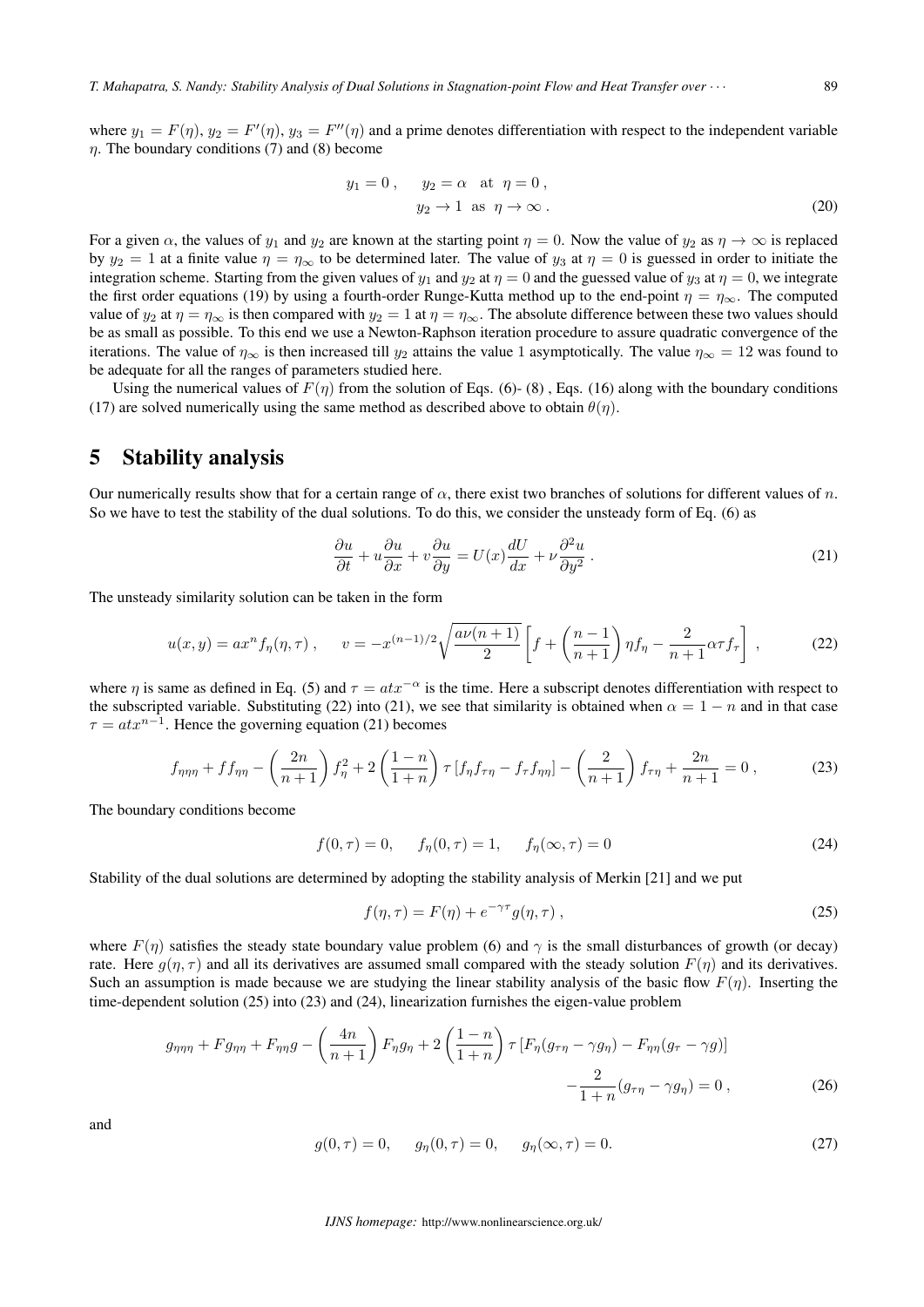To identify initial growth or decay of the solution (25), we take  $\tau = 0$ , and hence  $q = q_0(\eta)$ . So to test our numerical procedure, we solved the linear eigenvalue problem

$$
g_0''' + Fg_0'' + \frac{1}{n+1}(2\gamma - 4nF')g_0' + F''g_0 = 0,
$$
\n(28)

and

$$
g_0(0) = 0, \quad g'_0(0) = 0, \quad g'_0(\infty) = 0,
$$
 (29)

where a prime denotes differentiation with respect to the similarity variable  $\eta$ . The function  $F(\eta)$  is obtained from the steady state boundary layer Eqs. (6)-(8). Using the numerical values of  $F(\eta)$ , Eqs. (28)-(29) are solved numerically. Solutions of (28) and (29) give an infinite set of eigen-values  $\gamma_1 < \gamma_2 < \gamma_3 < \cdots$ , if the smallest eigen-value  $\gamma_1$  is positive, then there is an initial decay of disturbances and the flow is stable. On the other hand when  $\gamma_1$  is negative, there is an initial growth of disturbances and the flow is unstable. A detailed explanation of the stability analysis method is given in [22].

#### 6 Results and discussion

To validate our solution, we make a comparison of the values of  $F''(0)$  for different values of  $\alpha$  with  $n = 1$  with the results obtained by Wang [18] who studied the stagnation point flow towards a linearly shrinking sheet and is shown in Table 1. Good agreement is observed between these two results.

Our numerical results reveal that the existence and uniqueness of the solution depend on  $n$  in addition with  $\alpha$ . Fig. 1 shows the trajectories of the values of  $F''(0)$  for different values of n. In this figure, the solutions represented by the solid lines are designated as first solution branch and those by the dashed line are designated as second solution branch. Numerically it is seen that for  $n = 0.5$ , the solution is unique for  $\alpha > -1$ , dual solutions for  $-1.099262 \le \alpha \le -1.0$ and no similarity solution is found for  $\alpha < -1.099262$ . Again for  $n = 1.0$ , the solution is unique for  $\alpha > -1$ , for  $-1.2465 \le \alpha \le -1.0$  there exists dual solutions and for  $\alpha \le -1.2465$  no similarity solution exists. The results for  $n = 1.0$  agree well with those of Wang [18]. However for  $n = 1.5$ , the solution is unique for  $\alpha > -1$ , dual solutions for  $-1.312372 \le \alpha \le -1.0$  and no similarity solution is found for  $\alpha < -1.312372$ . Thus we find that, the range of unique solution remains same (i.e.,  $\alpha > -1$ ) for all n but the existence range of similarity solution significantly increases with increase in  $n$  and consequently dual solutions range increases with increase in  $n$ .

The horizontal and vertical velocity profiles for several values of the parameters are shown in Figs 2-5. In Fig. 2 the dual horizontal velocity profiles (i.e.,  $F'(\eta)$ ) show that the velocity increases with increase in  $n$  for the first solution and it decreases with increase in *n* for the second solution. Fig. 3 shows that  $|F'(\eta)|$  decreases as  $|\alpha|$  increases for first solution and for the second solution, it increases as *∣∣* increases. Figs. 4 and 5 display the variation of the vertical velocity component  $V(\eta)$  for different values of n and  $\alpha$  respectively. It is interesting to note that  $V(\eta)$  in initially decreasing with values being negative and for large  $\eta$ , it starts to increase and ultimately it becomes positive. Hence for all  $\alpha$ (< 0), the velocity profiles exhibit reverse flow. This is caused due to the opposite directions of shrinking and free stream velocities. Fig. 4 shows that in the first solution reverse flow region decreases as  $n$  increases and on the other hand, for the second solution this region increases as  $n$  increases in certain initial range of  $\eta$  and decreases after that. Fig. 5 demonstrates that the region of reverse flow increases as *∣∣* increases for the first solution and decreases for the second solution.

Fig. 6 shows the variation of the smallest eigenvalue  $\gamma_1$  with  $\alpha$  for several values of n. In this figure the smallest eigenvalue  $\gamma_1$  for the first solution is plotted by solid line and that for the second solution is plotted by dotted line. Since for the first solution,  $\gamma_1$  is real and positive, it follows that the first solution is linearly stable. Also for a given value of  $\alpha$ ,  $\gamma_1$  increases with increase in n. Thus we may say that for these stable solutions, disturbances decay more quickly with increase in n. Since for the second solution,  $\gamma_1$  is real and negative, it is clear that the second solution is linearly unstable. For this solution  $\gamma_1$  decreases with increase in n (for a fixed  $\alpha$ ) and hence the solution is more unstable with increasing n.

To see the variations of the parameter  $n$ ,  $\alpha$ , the Eckert number  $E_c$  and the Prandtl number  $Pr$  on the temperature profile  $\theta$ , Figs. 7-10 are plotted. Fig. 7 shows the effect of n on the temperature  $\theta$ . The thermal boundary layer decreases as  $n$  increases for the first solution but opposite effects are observed for the second solution. Fig. 8 illustrates the effect of  $\alpha$  on the temperature  $\theta$ . In this case the thermal boundary layer increases as  $| \alpha |$  increases for the first solution and completely opposite behaviour is observed for the second solution. Fig. 9 shows the influence of  $E_c$  on the temperature field  $\theta$ . The figure shows that the temperature at a point increases with increase in  $E_c$ . From a physical point of view, this follows from the fact that an increase in  $E_c$  implies increase in viscous dissipation leading to rise in temperature of the fluid. The consequence of  $Pr$  on temperature distribution is shown in Fig. 10. It is observed that near the sheet, temperature at a point increases with increase in  $Pr$  but beyond this increase in  $Pr$  causes decrease in temperature as well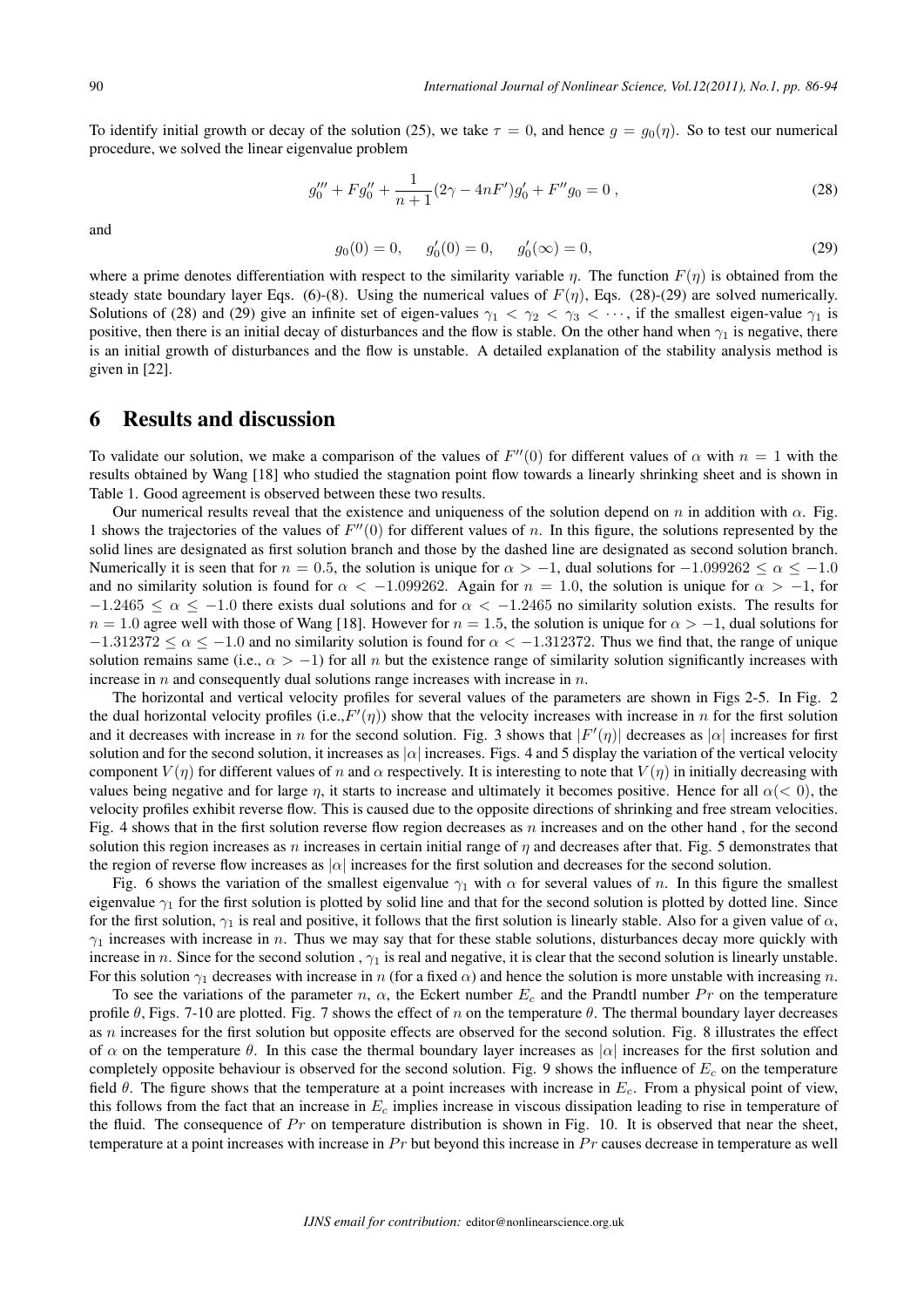as thermal boundary layer thickness. The variation of the dimensionless surface heat flux  $-\theta'(0)$  against α for different values of  $n$  is displayed in Fig. 11. In this figure, dual nature of the temperature is observed. The figure reveals that the magnitude of surface heat flux decreases as  $n$  increases for the first solution whereas it increases with increase in  $n$  for the second solution.

| Table 1: Values of $F''(0)$ for the shrinking sheet when $n = 1$ |                |                 |                |                 |
|------------------------------------------------------------------|----------------|-----------------|----------------|-----------------|
|                                                                  | Wang [18]      |                 | Present work   |                 |
| $\alpha$                                                         | first solution | second solution | first solution | second solution |
| $-0.25$                                                          | 1.40224        |                 | 1.402242       |                 |
| $-0.50$                                                          | 1.49567        |                 | 1.495672       |                 |
| $-0.75$                                                          | 1.48930        |                 | 1.489296       |                 |
| $-1.00$                                                          | 1.32882        | 0.0             | 1.328819       | 0.0             |
| $-1.10$                                                          |                |                 | 1.186680       | 0.049229        |
| $-1.15$                                                          | 1.08223        | 0.116702        | 1.082232       | 0.116702        |
| $-1.20$                                                          |                |                 | 0.932470       | 0.233648        |
| $-1.2465$                                                        | 0.55430        |                 | 0.584374       | 0.554215        |



Figure 1: Wall shear stress  $F''(0)$  versus  $\alpha$  for different  $n$ .



Figure 2: Variation of  $F'(\eta)$  with  $\eta$  for several values of *n* with  $\alpha = -1.2$ .

## 7 Conclusion

We have theoretically studied the similarity solutions for steady two-dimensional stagnation-point flow over a non-linearly shrinking sheet. The transformed nonlinear ordinary differential equations have been solved numerically using shooting method. Different from a nonlinearly stretching sheet, it is found that the solutions for a nonlinearly shrinking sheet are non-unique. Enhancement of  $n$  causes the more increment in the existence range of similarity solution and the range of dual solutions. Moreover the boundary layer thickness of the velocity as well as thermal in the first solution are always smaller than of the second solution.

## Acknowledgement

The work of one of the authors (T.R.M) is supported under SAP (DRS PHASE II) program of UGC, New Delhi, India.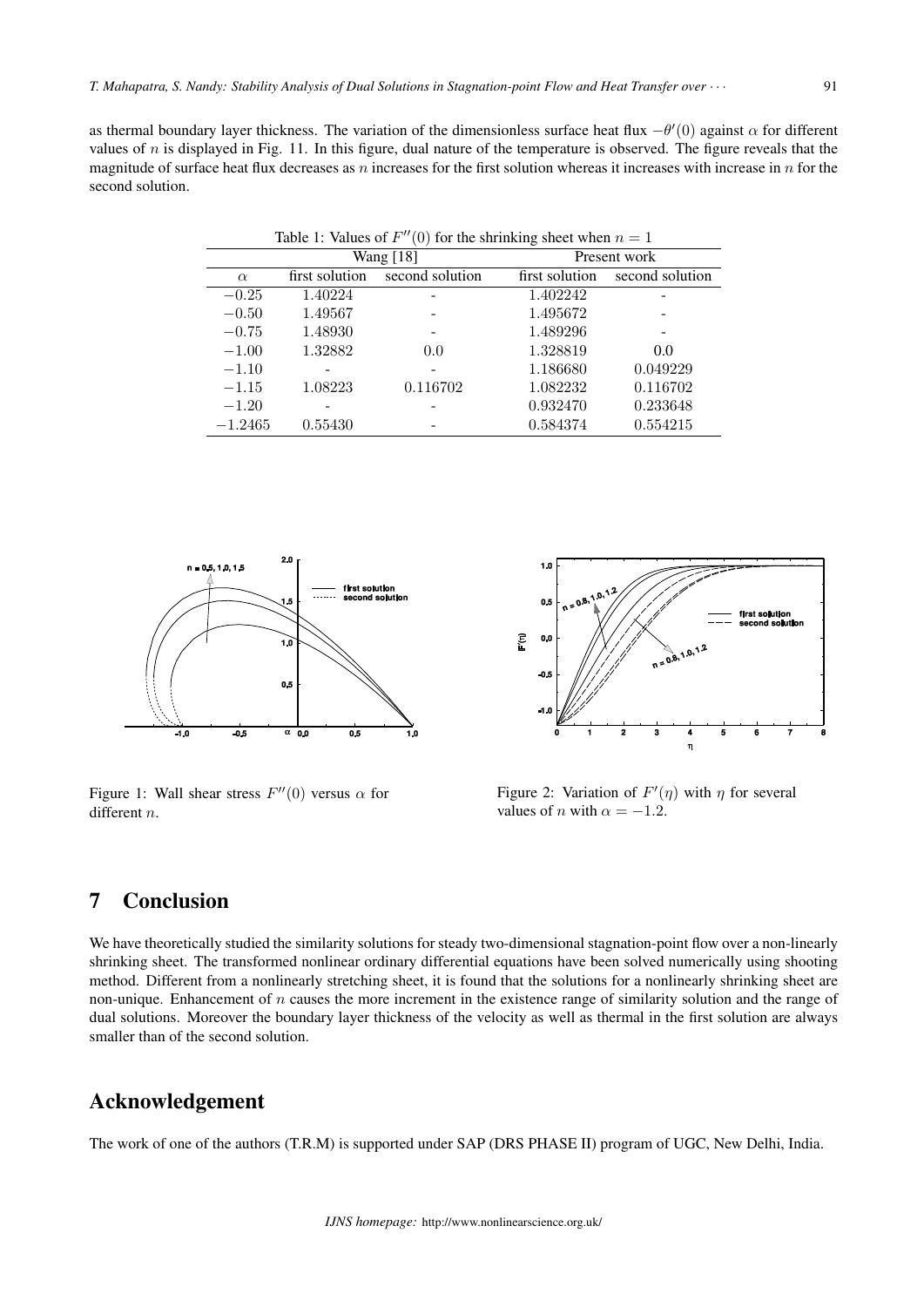

Figure 3: Variation of  $F'(\eta)$  with  $\eta$  for several values of  $\alpha$ (< 0) with  $n = 1.5$ .



Figure 5: Variation of  $V(\eta)$  with  $\eta$  for several values of  $\alpha$ (< 0) with  $n = 1.5$ .



Figure 7: Variation of  $\theta(\eta)$  with  $\eta$  for several values of *n* with  $\alpha = -1.2$ ,  $Pr = 0.7$  and  $E_c =$ 1*.*5.



Figure 4: Variation of  $V(\eta)$  with  $\eta$  for several values of *n* with  $\alpha = -1.2$ .



Figure 6: Plot of lowest eigenvalues  $\gamma_1$  as a function of  $\alpha$  for different values of n.



Figure 8: Variation of  $\theta(\eta)$  with  $\eta$  for several values of  $\alpha$  (< 0) with  $n = 1.5$ ,  $Pr = 0.7$  and  $E_c = 1.5. \,$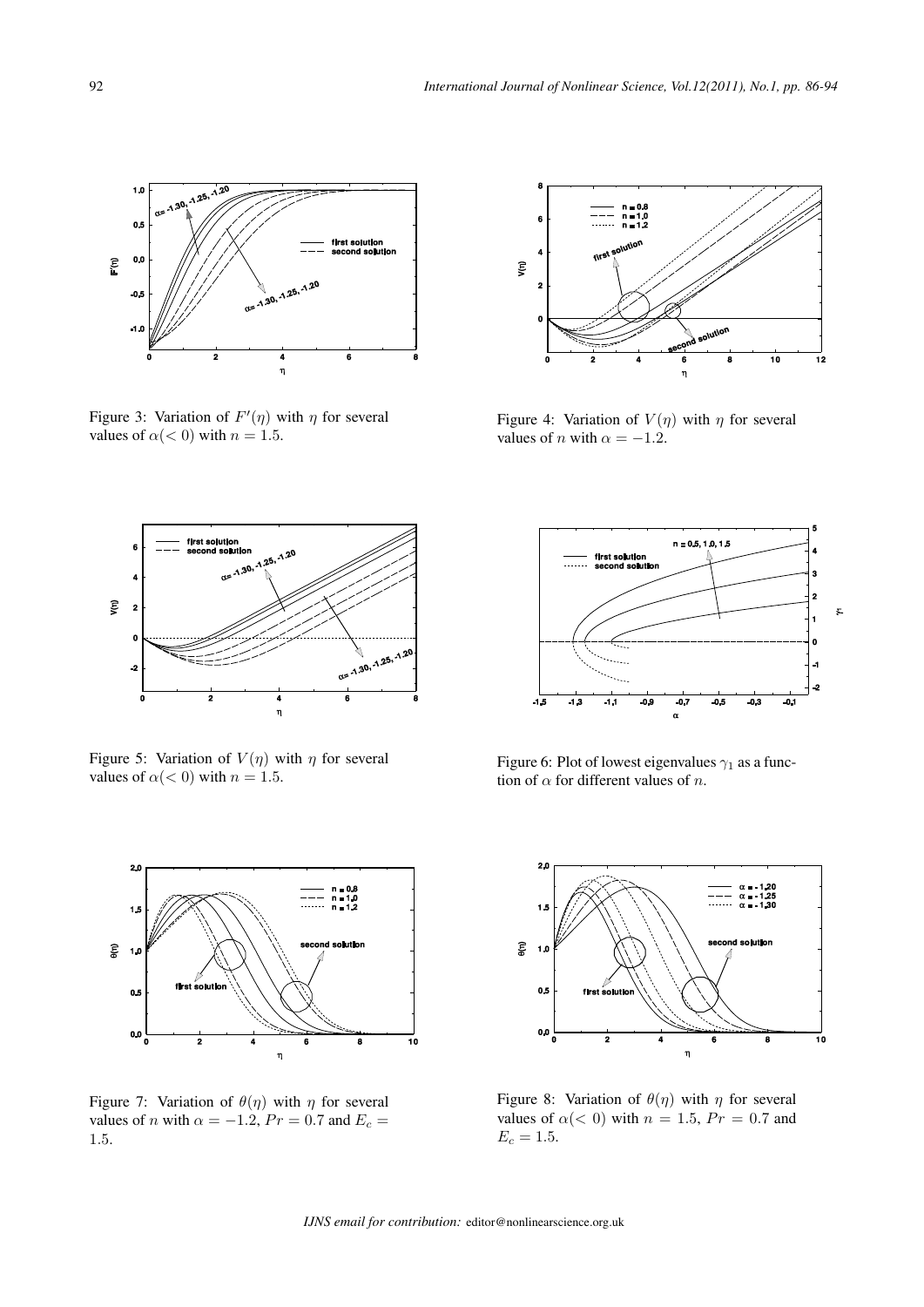

Figure 9: Variation of  $\theta(\eta)$  with  $\eta$  for several values of Eckert number  $E_c$  with  $n = 0.8$ ,  $Pr =$ 0.5 and  $\alpha = -1.2$ .



Figure 10: Variation of  $\theta(\eta)$  with  $\eta$  for several values of Prandtl number  $Pr$  with  $n = 0.8, E_c =$ 1.0 and  $\alpha = -1.2$ .



Figure 11: Variation of  $-\theta'(0)$  with  $\alpha$  for several values of  $n$  with  $Pr = 0.7$  and  $E_c = 0.5$ .